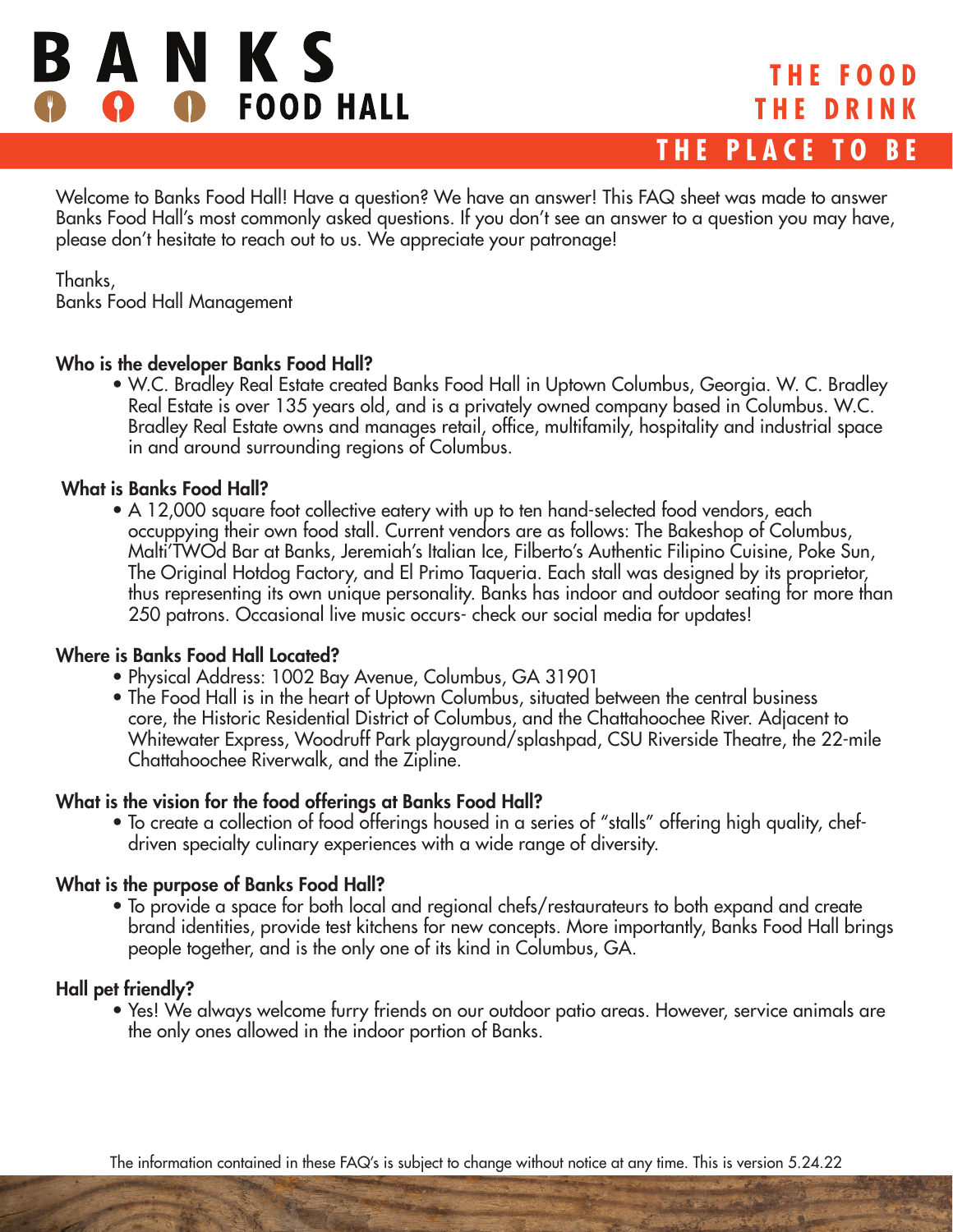

### How do I apply to become a vendor at the Banks Food Hall?

• All potential vendors can apply through the website via the contact form. Once you fill out your contact information, someone from our team will reach out to you with an application. Within the application, you will be asked to present a detail of your concept, a little about your background and other relevant information. The application is the first step in the process. After your application is received Banks management will arrange for presentations, interviews, and potential tastings. Please understand Banks Food Hall representatives review all potential applicants and Banks reserves the right, in its sole discretion, to make determinations as to the best mix of vendors to ensure a vibrant, non-repetitive and expansive line-up of unique concepts and start-ups. The success of Banks hinges on the delicate balance of a carefully curated, diverse line-up of vendors.

#### Is Equipment included?

- Banks Food Hall provides exhaust hood roof penetrations (but not the hood or duct work).
- Each stall will need to house whatever cooking and refrigeration equipment is needed.

### Is Seating provided with each stall?

• Banks Hall seating will be plentiful, both indoors and out, however we strongly encourage stall occupants to design for some seating at their counter to create energy at the counter itself.

### What is the overall design of each stall?

• All stalls will have open space in the front to provide customization of displays, including refrigerated coolers for prepared food and heat if needed. No ceilings are needed as this will be an entirely enclosed area, but we will review all design drawings to allow for vendors to personalize the space and determine if it calls for some type of cover or grid work to hang lighting or other design elements. Each stall's design must be approved for certain design criteria and service flow process, but again, we will do our best to allow the Banks to develop a personalized look and feel that is both aesthetically pleasing and unique. Lastly, we would highly recommend each vendor utilize Square Feet Studio (http://www.squarefeetstudio.com/) for the design of their stall. Square Feet is the designer of Banks Food Hall in addition to many other restaurants and similar hall concepts around the country. They offer a thorough understanding of the design and costs that could be very beneficial to each vendor.

### What utilities are provided with the leasing agreement?

- Utilities including water, sewer, gas, internet, and power. All arel stubbed to the stall space, and we provide a facade on which to mount signage. Most stalls have access to a grease trap.
- Each stall is sub-metered for gas, water, and power which the vendor will be responsible for.
- All common area utilities are the responsibility of the Banks Food Hall Management.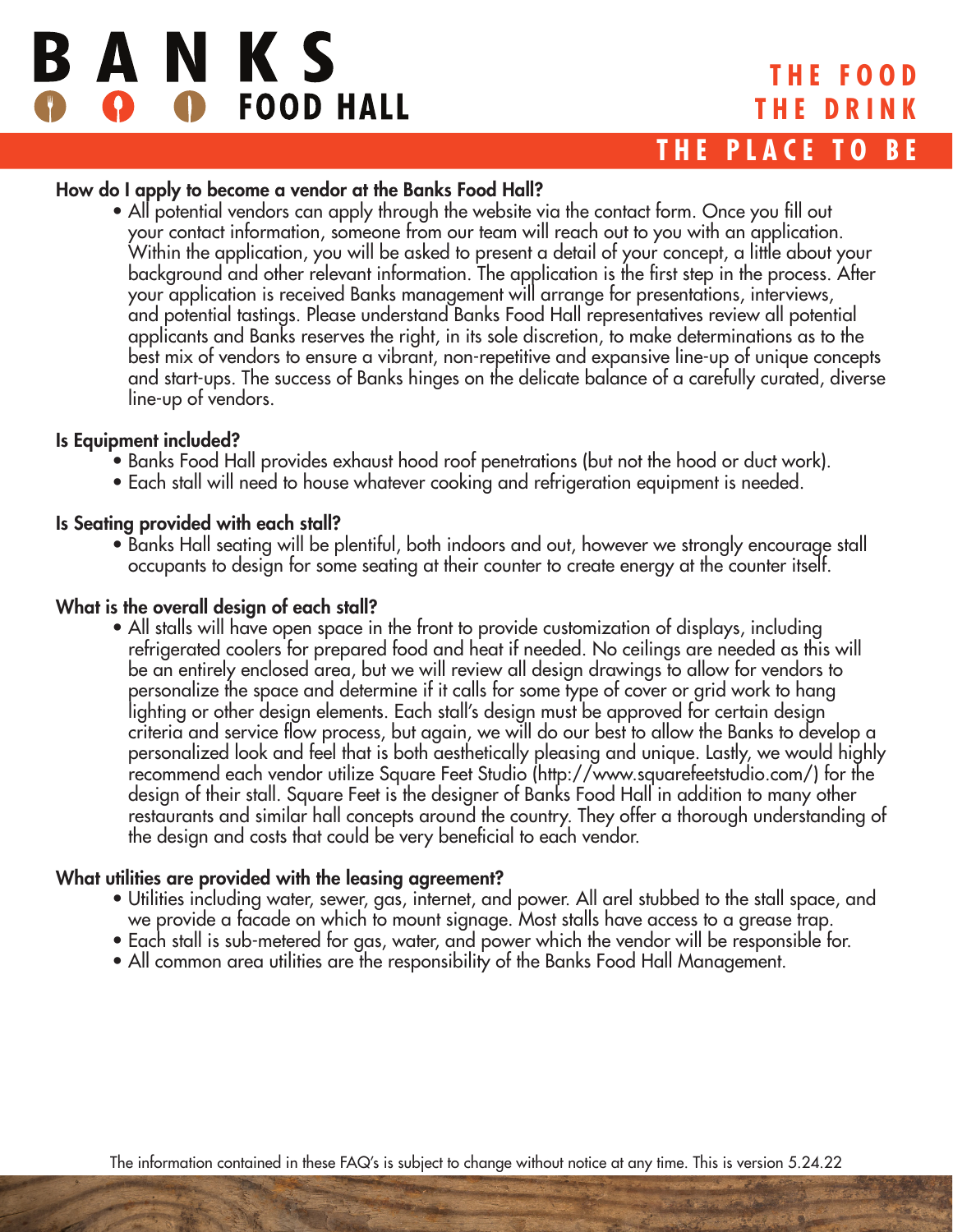

# **THE FOOD THE DRINK**

# **THE PLACE TO BE**

### What do you think this will cost a Vendor in build-out and overall cost of opening?

- Obviously, there is no way to estimate a total without knowing what each stall will offer.
- Our estimation the Vendor might spend within a range of \$35,000-\$70,000 to design, build and up-fit their stall in addition to their equipment costs.
- For most stalls we estimate between \$10,000 and \$20,000 in equipment costs.

### Will the Food Hall provide any improvement allowances?

• We will not be providing any improvement allowances due to our provision of the ductwork, utilities services, facade, floor drains and skeletal walls. It is our estimation that your overall costs will be minimal compared to inline retail locations and overall size considerations – as well as the savings enjoyed by not having to provide seating or other guest accommodation such as restrooms or an office area as well as cleaning of the dining area. Estimates of costs do not include potential permits, fees and costs that Tenants will incur in planning and permitting with the city/county.

#### What about storage?

• Stalls will need to have storage on site within their footprint, Banks may be able to offer some onsite dry storage, but on a very limited basis.

#### What about general maintenance/upkeep and trash removal?

• Banks Food Hall provides trash-handling facility on site. In addition, Banks will provide staff to keep the general area, all common seating areas and the restrooms clean and accessible. While we hope Banks patrons will "self-bus" the tables, Banks Hall staff will also ensure that tables are bussed and wiped clean and service trays or baskets are returned to each vendor. Each stall operator will be responsible for and expected to maintain their stall with a high level of cleanliness and attention to detail.

#### What about Health Inspection?

• Each stall operator will secure their own Health Permit, if applicable, and will be required to maintain certain scores dictated in the lease agreement. There will be a recycling area in the main trash handling area, both of which are maintained by the Banks Management Staff. Banks Food Hall will manage all waste removal from those common waste receptacles throughout Banks.

### What will the lease terms look like?

• There are a variety of lease terms to consider. Our leases are established for each vendor based on the size of the desired space and the investment made by the vendor, but most base rents will be between \$2,750 and \$4,000 per month. The various term options will be discussed individually with potential Tenants during the application process. Our leases are inclusive of marketing, common area utilities, common areas maintenance, taxes and building insurance so it's all in one monthly fee. If your business exceeds a certain break point in sales, a percentage of your sales is added to the rent payment on a quarterly basis.